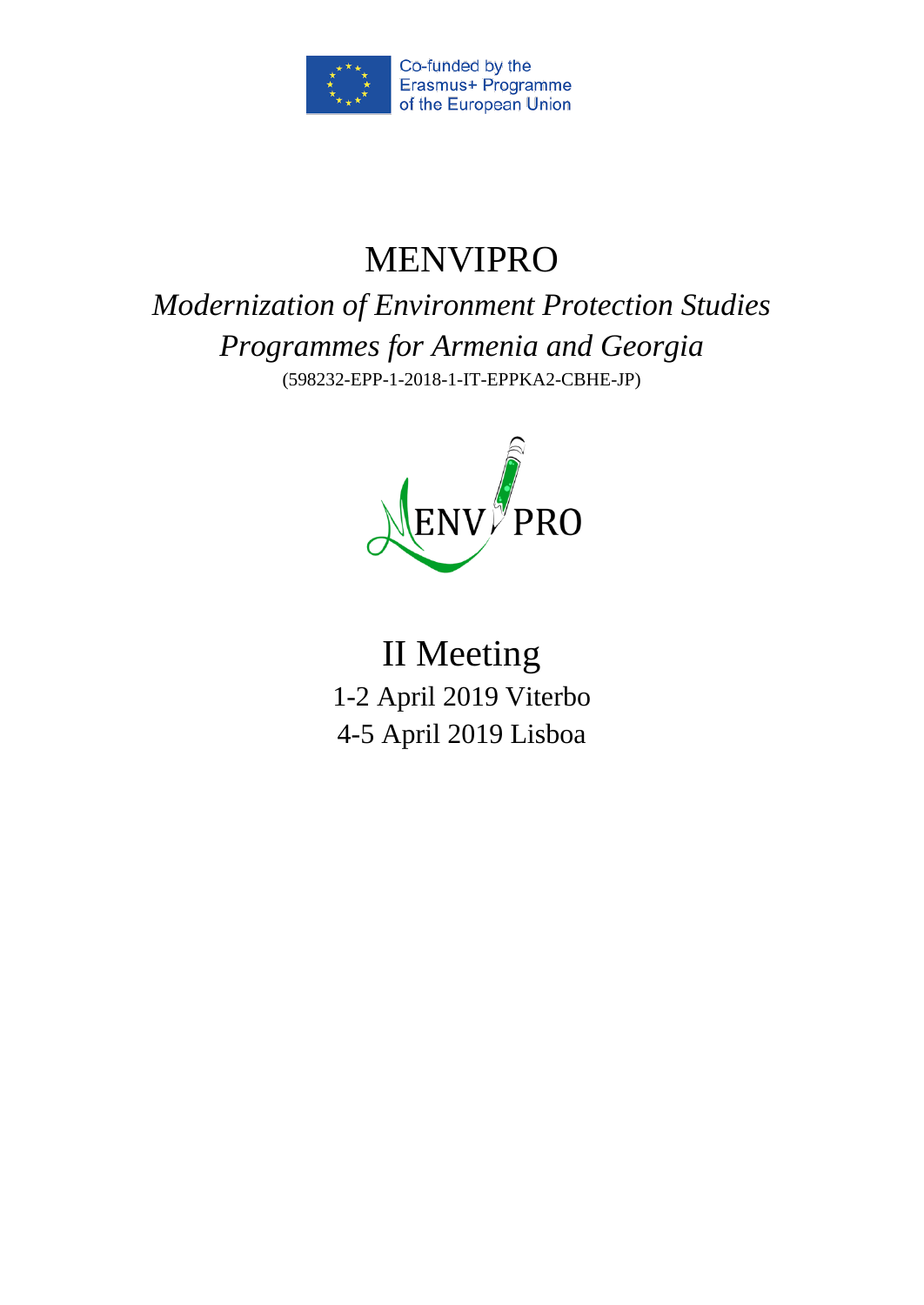## **Meeting dates:** 1-2 April 2019

**Location:** Università degli Studi della Tuscia, Viterbo (IT)

*Attendance: according to the signed attendance sheet*

*Welcome speech by the Director of the Experimental Farm of the Università degli Studi della Tuscia Professor Giuseppe Colla. Welcome speech by the project Coordinator Professor Nicolò Merendino. The project Manager Dr. Angela Fattoretti introduced the participants of each Partner Countries and she managed their presentations.*

The session of the meeting started with Dr. Andrey Girenko, who presented the Swot analysis Best practice methodology.

The session continued with the presentations by the Partner Countries:

**Dr. ArusyaK Harutunyan** introduced the *International Scientific Educational Center of National Academy of Sciences* (ISEC NAS RA) and their accreditation system;

**Dr. Shushan Asmaryan, Dr. Olga Beglaryan** and **Gevorg Tepanosyan** introduced the *Center for Ecological-Noosphere Studies* NAS RA (CENS), their research and laboratories;

**Dr. Meline Beglaryan** introduced the topic on the *Heavy Metal Exposure assessment in Mining Regions of Armenia*;

**Prof. Nelli Kutuzyan** and **Dr. Marine Hovhannisyan** introduced *Gavar State Unievristy* (GSU) and their accreditation system;

**Dr. Irakli Gedevanishvili** introduced the *Georgian Research and Educational Networking* (GRENA) and their IT education;

**Prof. Avtandil Tavkhelidze** and **Dr. David Chkhaidze** introduced *Ilia State University* (ISU), their research activities and laboratories;

**Prof. Kakhaber Tavzarashvili** and **Prof. Irakli Noselidze** introduced *The University of Georgia* (UG), their research activities, laboratories and accreditation system.

The last part of the meeting started with the presentations for building the Master Courses in Georgia and Armenia by Programme Countries: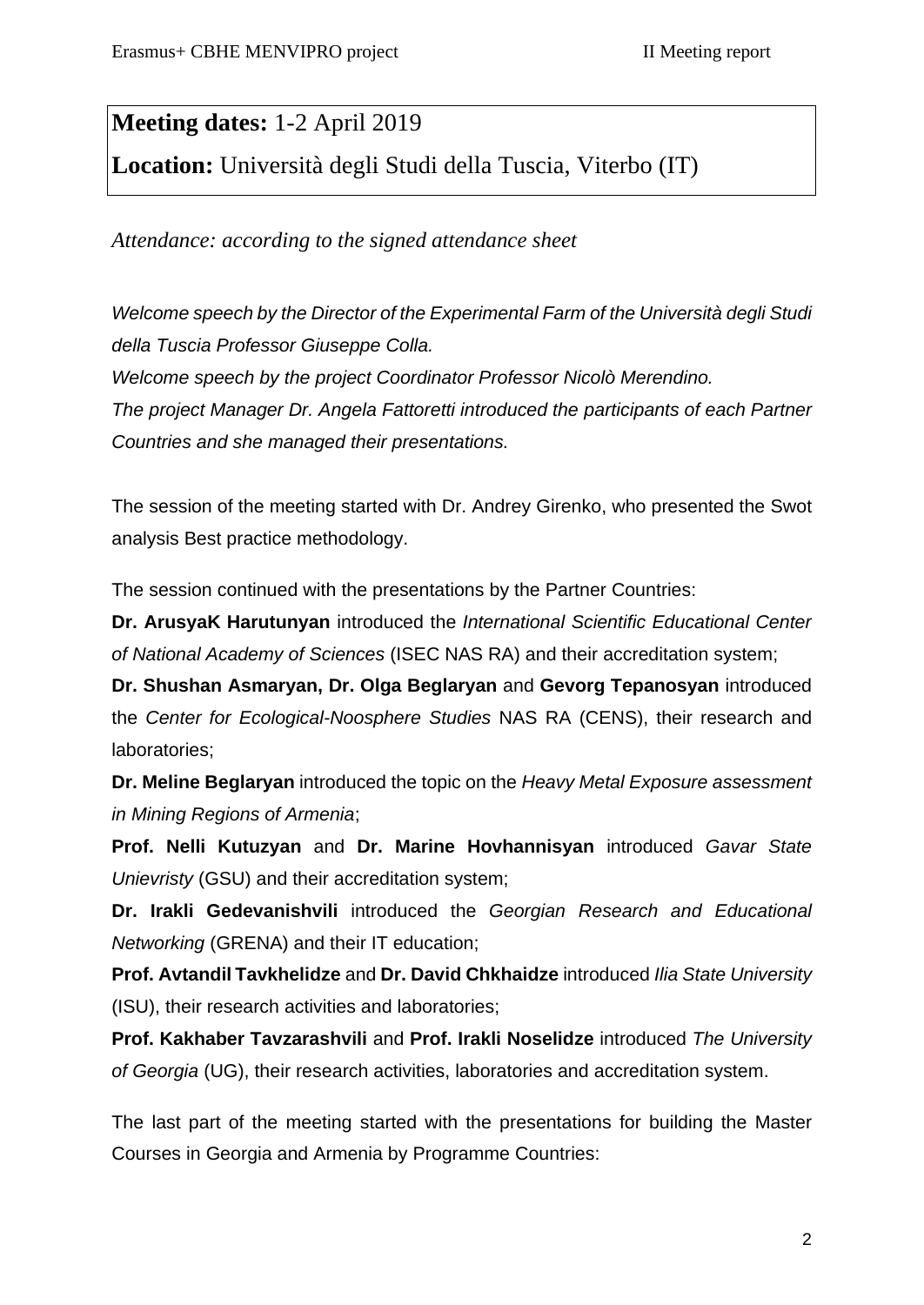**Prof. F.Piedade Carvalho** and **Dr. Chiara Baldacchini** introduced the Master Course on *Environmental monitoring and measurement devices;*

**Prof. Raffaele Casa** introduced the Master Course on *Applied remote sensing for the environment;*

**Prof. Sara Marinari** and **Dr. Gabriele Guidolotti** introduced the Master Course on *Environmental bio-geochemistry*;

**Prof. Sara Marinari** introduced the Master Course on *Soil Quality Management;*

The working day concluded with the visit at Università degli Studi della Tuscia departments.

The second day of the meeting was opened by the following presentations:

**Dr. Davit Pipoyan** introduced the Master Courses on *Environmental risk assessment, Environmental toxicology and Food safety and defence;*

**Dr. Angela Fattoretti** started her speech by summarizing the main content of project work packages (WP) and tasks. Furthermore, she presented the activities by giving a detailed overview of the Financial management.

The Discussion continued with an overview on the Quality Control Framework and the Accreditation system for updating and building new Master courses programme in the field of the *Environmental Protection* in Armenia and Georgia.

The second day of the meeting concluded with the visit to the *Consiglio Nazionale delle Ricerche. Istituto di Ricerca sugli Ecosistemi Terrestri Centro Nazionale della Ricerca* (CNR-IRET) in Porano.

*Welcome speech by the Acting Director of CNR IRET Dr. Carlo Calfapietra* 

The meeting concluded with two presentations and discussion:

**Dr. Silvia Portarena** introduced the Master Course on *Environmental Statistics;*

**Dr. Gabriele Guidolotti** introduced the Master Course on *Applied Ecology in Urban Environments*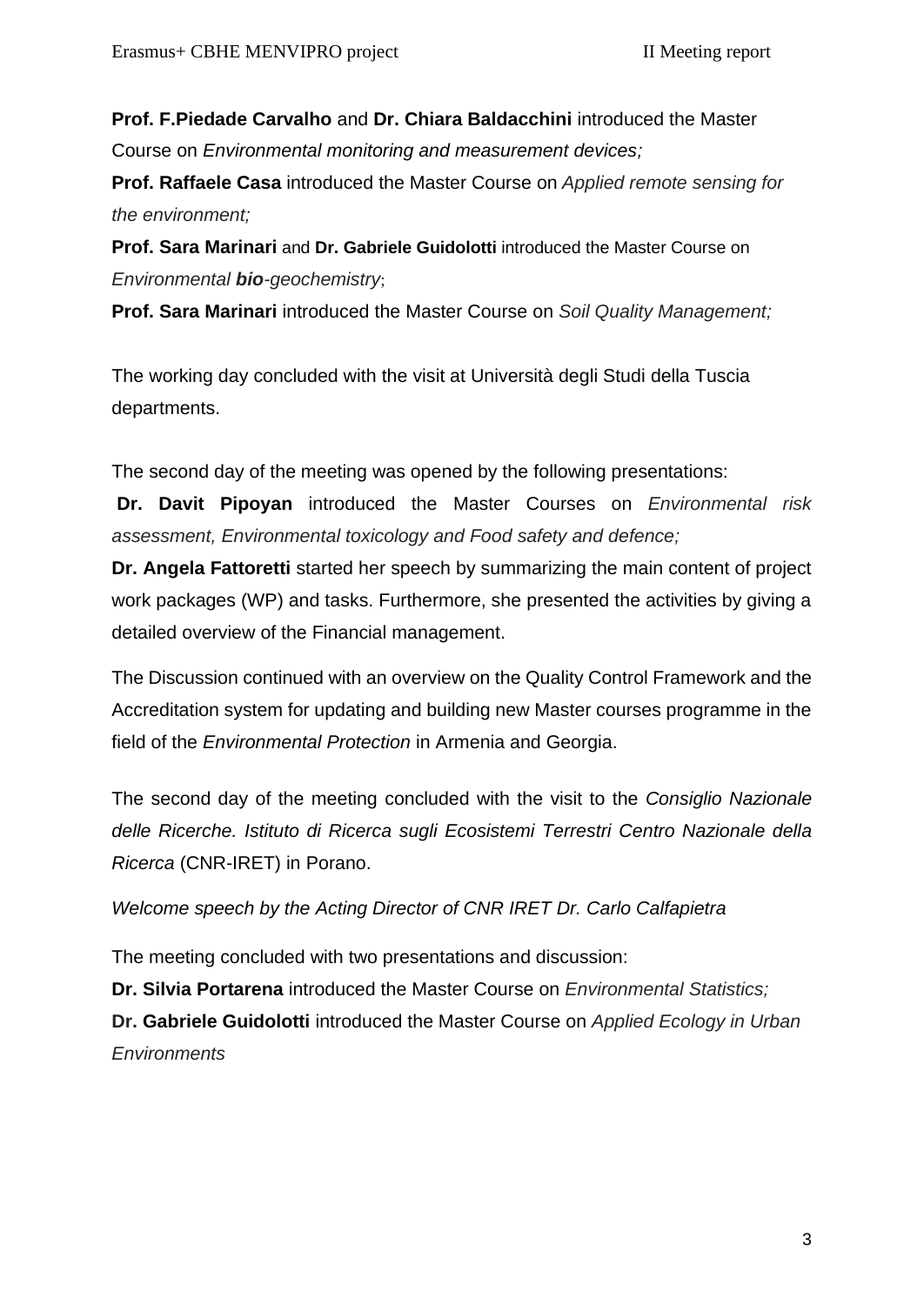## **Meeting dates:** 4-5 April 2019

# **Location:** Instituto Superior Técnico/Campus Tecnológico Nuclear (IST/CTN) of the Universidade de Lisboa

### **Objectives**

The objectives of this meeting included to continue discussions initiated in the meeting in Università degli Studi della Tuscia, Viterbo, and to make decisions regarding the planning and best approach for the next phase of activities. Visits were organized for participants to the laboratories in the Instituto Superior Técnico/ Campus Tecnológico e Nuclear with emphasis on those working on radiation protection, environmental radioactivity monitoring, and nuclear physics.

Presentations were made by participants from the Lisbon University, with support of power-point presentations to exemplify the development of Master course contents in the University of Lisbon and how they have been implemented and accredited according to the Bologna Process.

**Prof. Teresa Rebello** introduced the Master Course on Environment and Health. This course aims at giving Master students a broad knowledge on pollution from anthropogenic origin that is detrimental to ecosystem health and to human health through environmental transfer pathways.

**Prof. Maria Teresa Carvalho** introduced the Master Course on Geological Engineering and Mines. This course aims at preparing the Master students to understand mining engineering works, geochemistry and mining environmental impacts, remedial works, and protection of the environment.

**Prof. Madalena Fonseca** from the Accreditation Agency (A3ES) introduced the Bologna Process and the methodology used in Portugal for monitoring quality of the higher education courses and accreditation. Furthermore, she answered to all questions regarding preparation of new courses and Bologna Process and maintained a useful dialog to enlighten participants on the Bologna Process.

**Dr. Fernando P. Carvalho** delivered two presentations about environmental radioactivity monitoring and sampling instruments used for analytical work and environment quality monitoring.